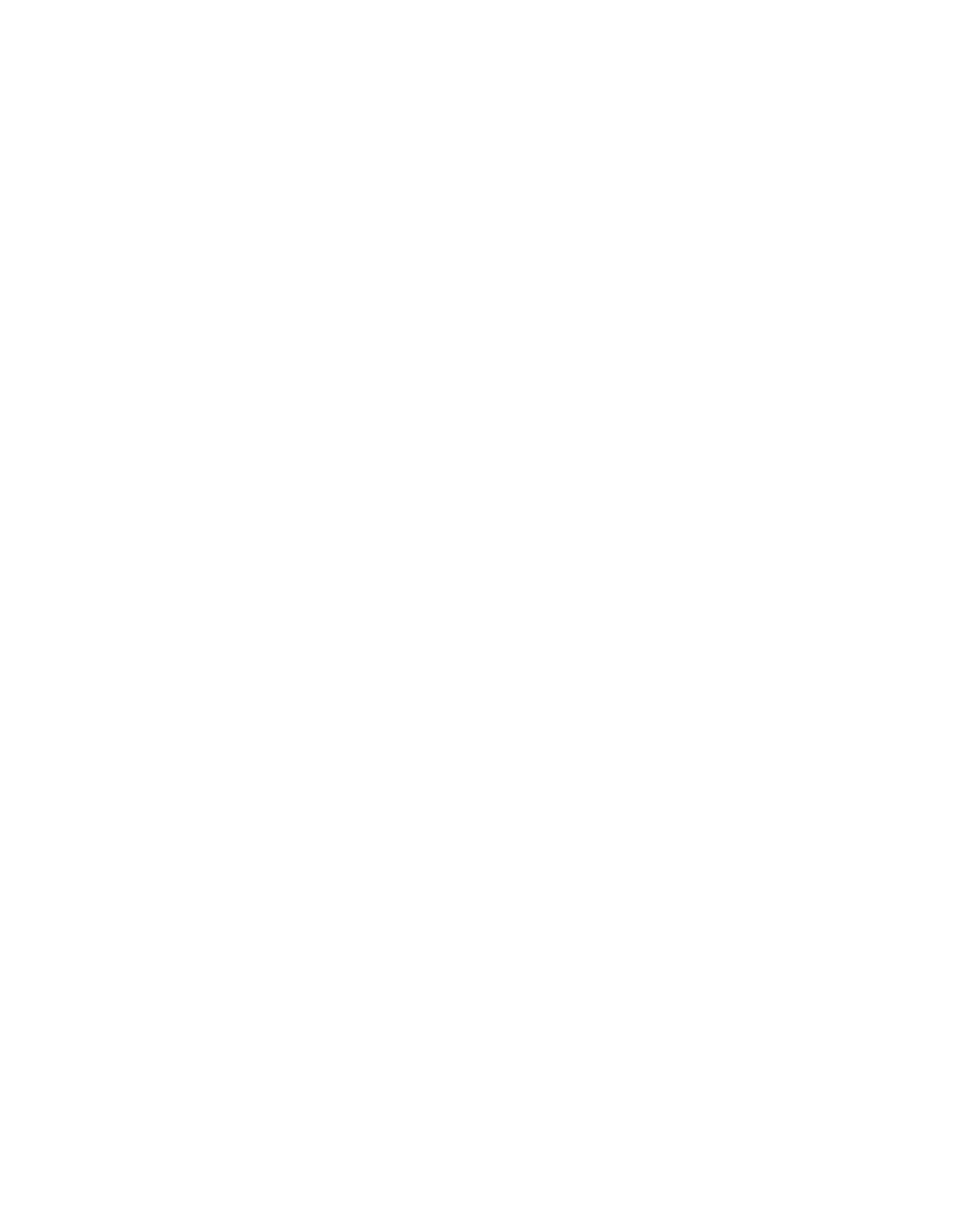

- Sales and implementation support.
- Technical support via email and phone.
- Special pricing for your outsourced accounting clients.
- Client sales tools and marketing resources to help you grow your client accounting services practice.
- Networking opportunities with your fellow IAP partners.
- IAP partner meetings to provide you with updates on the latest program resources and system enhancements.

#### **A Complete Accounting and Financial Management Solution**

Bring a new level of financial intelligence to your clients' business through the robust dashboards and reports available in Sage Intacct, including both operational and financial metrics. Built-in custom reports allow your firm and clients to quickly view the information needed and analyze data.

Sage Intacct is designed to grow with businesses and allows you to focus on clients of different sizes, in different fields, with the same ease and authority to serve a variety of needs—from basic processing to highly complex analytics. Sage Intacct makes it easy to manage the financials for multiple locations and entities. You can save time and reduce errors by automating multi-entity consolidation and intercompany transactions.

Sage Intacct also includes financial best practices, business guidance, benchmarks, and industry templates—which are all customizable. With a single view and seamless access to client information directly from the accountant console, Sage Intacct allows you to simplify client portfolio management. Serve more clients with the same number of staff members by reducing travel time, mitigating data management issues, and leveraging automation and standardization.



*Move beyond standard reporting to provide clients with deeper consultative support.*

# A Module to Meet Every Need

### **A Module to Meet Every Need Intacct offers a robust lineup of modules to meet all your clients' accounting needs. Core modules include**

- General Ledger
- Accounts Payable
- Accounts Receivable
- Cash Management
- Order Entry
- Purchasing
- Employee Expenses
- Standard Reporting
- Centralized Dashboards